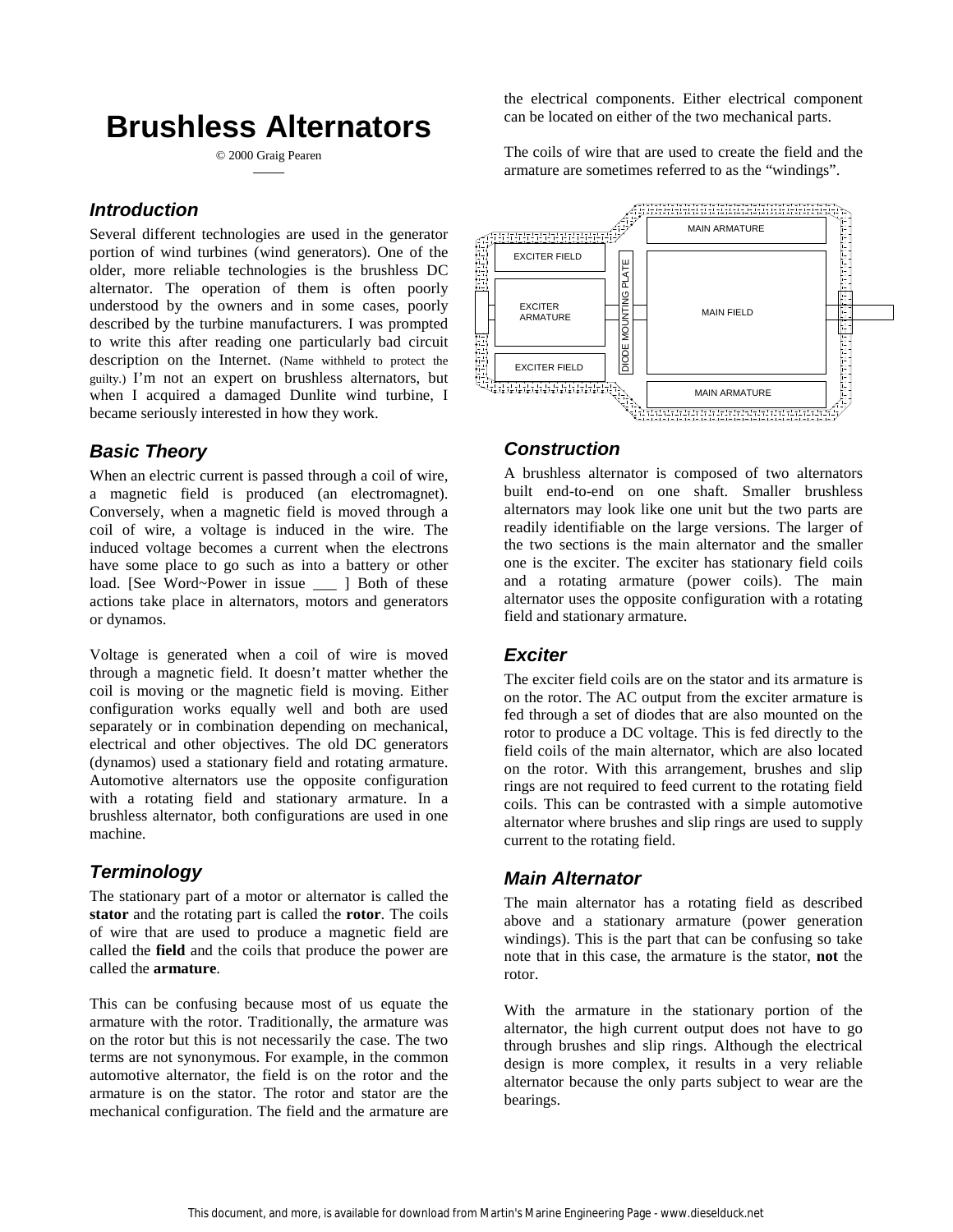#### *Control System*

Varying the amount of current through the stationary exciter field coils controls the strength of the magnetic field in the exciter. This in turn controls the output from the exciter. The exciter output is fed into the rotating field of the main alternator to supply the magnetic field for it. The strength of the magnetic field in the main alternator then controls its output. The result of all this is that a small current, in the field of the exciter indirectly controls the output of the main alternator and none of it has to go through brushes and slip-rings.

# *AVR*

In many diagrams and explanations, you will encounter the term "AVR", with no explanation of what it is. AVR is an abbreviation for Automatic Voltage Regulator. An AVR serves the same function as the "voltage regulator" in an automobile or the "regulator" or "controller" in a home power system.

#### *Variations*

As with any other electronic or electrical device, there can be numerous variations in the design. The Dunlite 2kw wind machines that I have, use an auxiliary winding on the main stator to generate the voltage for the exciter field. These machines rely on residual magnetism to excite the auxiliary winding while some machines use permanent magnets for this purpose. On the Dunlite machines, both the exciter and main field coils use 8 poles. (3-phases multiplied by 8 poles is 24 coils of wire.) The exciter armature is wound in a 3-phase, 4-wire wye (star) configuration and the main armature is a 3 phase, 3-wire design.

# *Three-Phase Basics*

A three phase alternator has a minimum of 3 sets of windings spaced 120° apart around the stationary armature (stator). As a result, there are 3 outputs from the alternator and they are electrically spaced 120° out of phase with each other. A multi-pole design will have multiple sets of 3 windings. These sets of windings (poles) are spaced evenly around the circumference of the machine. The more poles there are, the slower the alternator turns for a given voltage and frequency. More poles increase the complexity of the alternator and that in part accounts for the higher price of slow speed versions.

Other than in single-phase power plants, most alternators, including the automotive type, generate 3 phase power. A three-phase AC alternator will not have any diodes in it. If the output is DC, it will probably have 6 diodes to convert the output from the main alternator to DC. This is the configuration used in automotive alternators. A 3-phase brushless alternator may have 4 or 6 diodes on the rotor for the exciter output in addition to the diodes that may be on the stator.

There are two ways that 3-phase machines can be wired. One is the delta (triangle) configuration with one wire coming off each "point of the triangle". The other is the wye (Y) or star configuration. They have one wire from each branch of the "Y" and in some cases a  $4<sup>th</sup>$  common wire is added from the center/centre point of the "Y" (the common connection point between the windings).

Multiple voltage machines will have additional wires to allow them to be configured for the desired system voltage.

If you ever have to service your wind turbine, this brief description may help you to understand how it works or at least let you talk the same language as the repair shop staff.



# **Automotive Alternator**